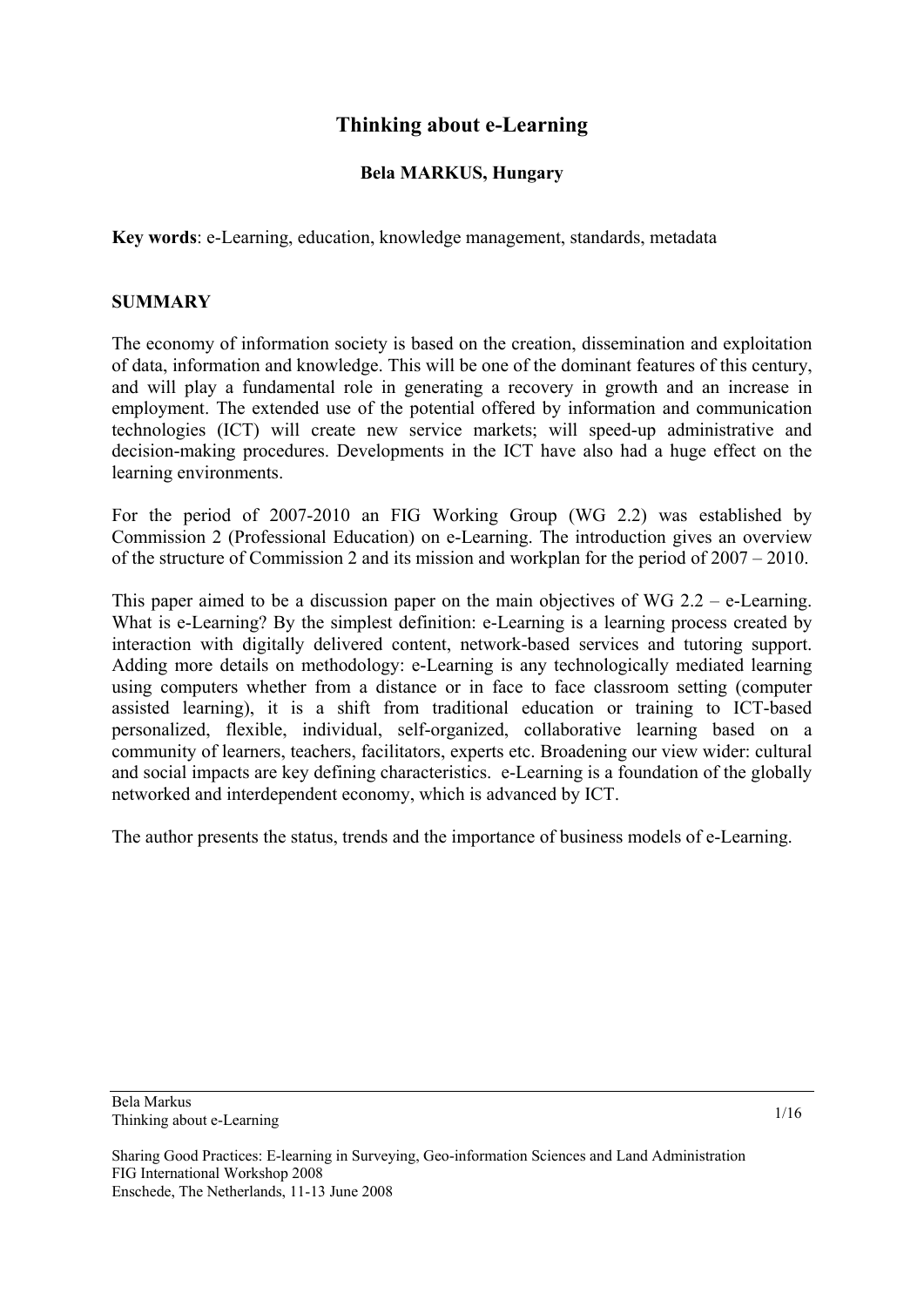# **Thinking about e-Learning**

#### **Bela MARKUS, Hungary**

## **1. INTRODUCTION**

How have computers and internet changed our live? Well the society, science and technology around our profession are changing rapidly. We can search almost everything, learn and communicate anytime (24/7) and anywhere (mobile computing). The rapid developments of the last decades in surveying techniques, technologies and methodologies create growing need for continuous changes in education and an increasing demand for continuing professional development. In contrast to the field of Geographical Information Systems (GIS), in surveying there are only few training services offered mainly by instrument or software companies or by the academic sector (Willgalis, 2006). Today, the universities or companies - based on their own limited resources - are not able to respond the exponentially growing demands. There is a strong must for international cooperation in educational developments, however, contrary to the field of Geoinformation Technologies in our profession there are only few examples of these international co-operations, there is a lack of collaborations in networked education. One of the main reasons probably that the surveying community and our traditional market is relatively very small, but from the other side, there is a lack of broad "political" recognition of a "surveyor", as defined by the International Federation of Surveyors (FIG). International programmes often sponsor Spatial Data Infrastructure developments, but the communication about the essential role of surveyors within SDI is not satisfactory. Coordinated marketing of the surveying profession is needed at an international level targeting both our clients and to the public (Mahoney et al., 2007).

The above mentioned facts were recognized by FIG Commission on Professional Education and responded by its mission statements, which aim to promote good practices:

- Endorsing universities and other educational organisations to explore the needs of society and to manage in a pro-active way the necessary changes in the "knowledge age".
- Supporting academic institutions and industry with new methods of knowledge management, helping surveyors continuously to update their academic and professional profiles.
- Advancing educational business and curriculum tuning processes.
- Promoting content development experiences, facilitating international researches in surveying education and training and to initiate joint projects on this field (curriculum development, educational material development, joint courses, quality assurance etc.).
- Strengthening knowledge transfer between FIG Commissions, inspiring activities on knowledge networks.
- Improving dissemination of information on educational theory and practice to the members across the world.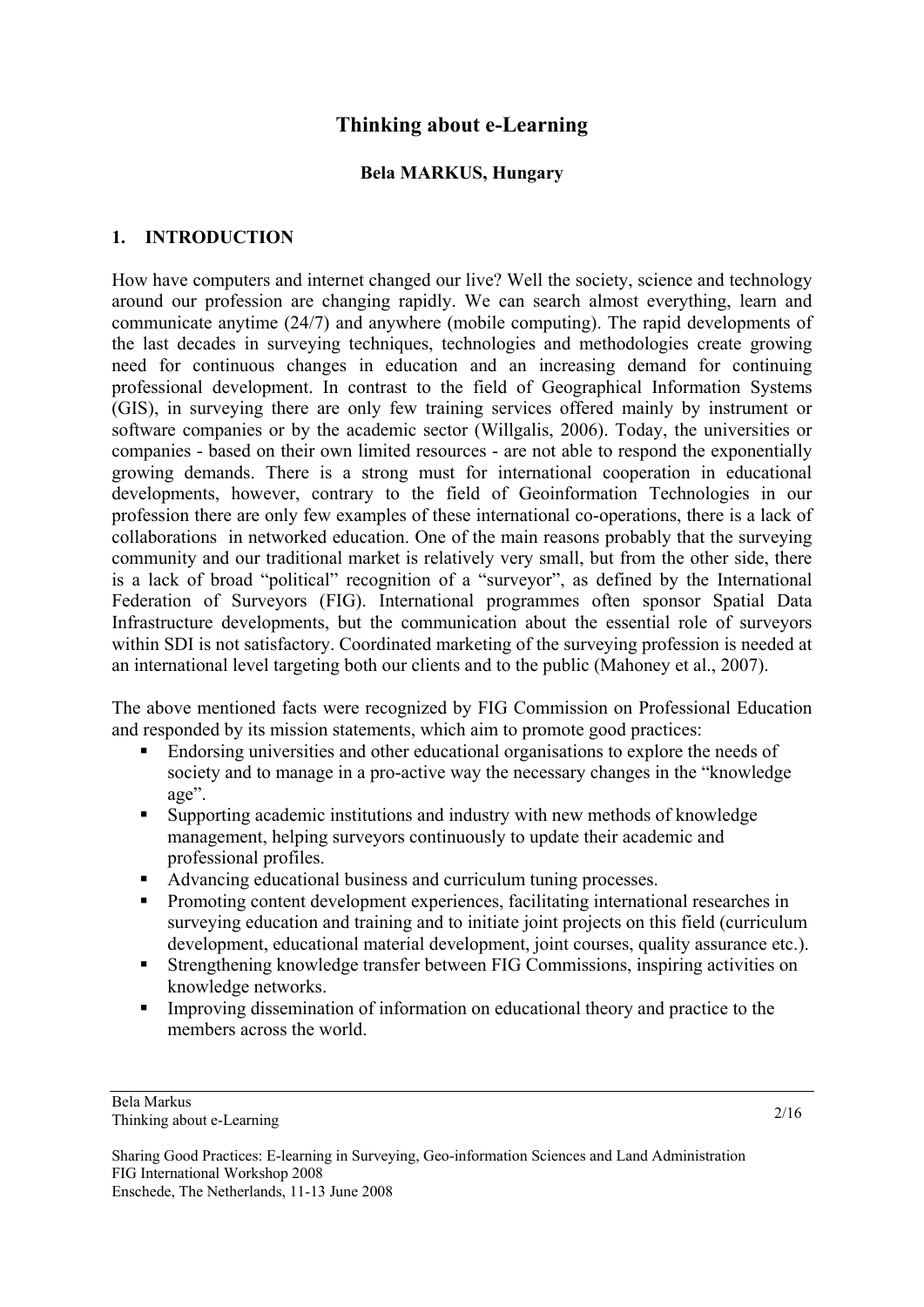Reinforcing contacts to Educational Commissions of International Organisations on the related professions.

For the realization of the mission the following Working Groups (WG) were formed:

- WG 2.1 Curriculum development: Quality curriculum and instruction are as they have always been - the bedrock of education and the way to developing thoughtful and competent professionals. The curriculum should ensure that the learners gain knowledge as effectively and efficiently as possible.
- WG 2.2 e-Learning: To successfully disseminate the knowledge, it is essential to have an up-to-date learning environment. Thanks to the development in information and communication technologies, there have been lots of possibilities and tools reengineer the classical teaching methods. Because of e-Learning methods are expected to play an increasing role in professional education there is a growing need for knowledge transfer on this field.
- WG 2.3 Educational Management and Marketing: Knowledge dissemination is not only a methodological or technical problem. Institutes have to own the rights how the learning materials may be available for others, as well as taking commercial aspects into account.
- WG 2.4 Real Estate Valuation and Management Education: This is a joint WG with Commission 9 to ensure that the surveying education keeps up with the rapidly changing and challenging field of real estate development.



Fig. 1. Key issues for handling changes in professional education

Curriculum development, e-Learning methods and tools and Educational Management are strongly intertwined key issues for handling changes in professional education (Fig. 1). Curriculum development was discussed in our Prague workshop (Cepek, 2007). Our next workshop in Vienna (2009) is dedicated to Educational Marketing and Management. This paper aims to share my thoughts and to give an overview of the status and trends of e-Learning.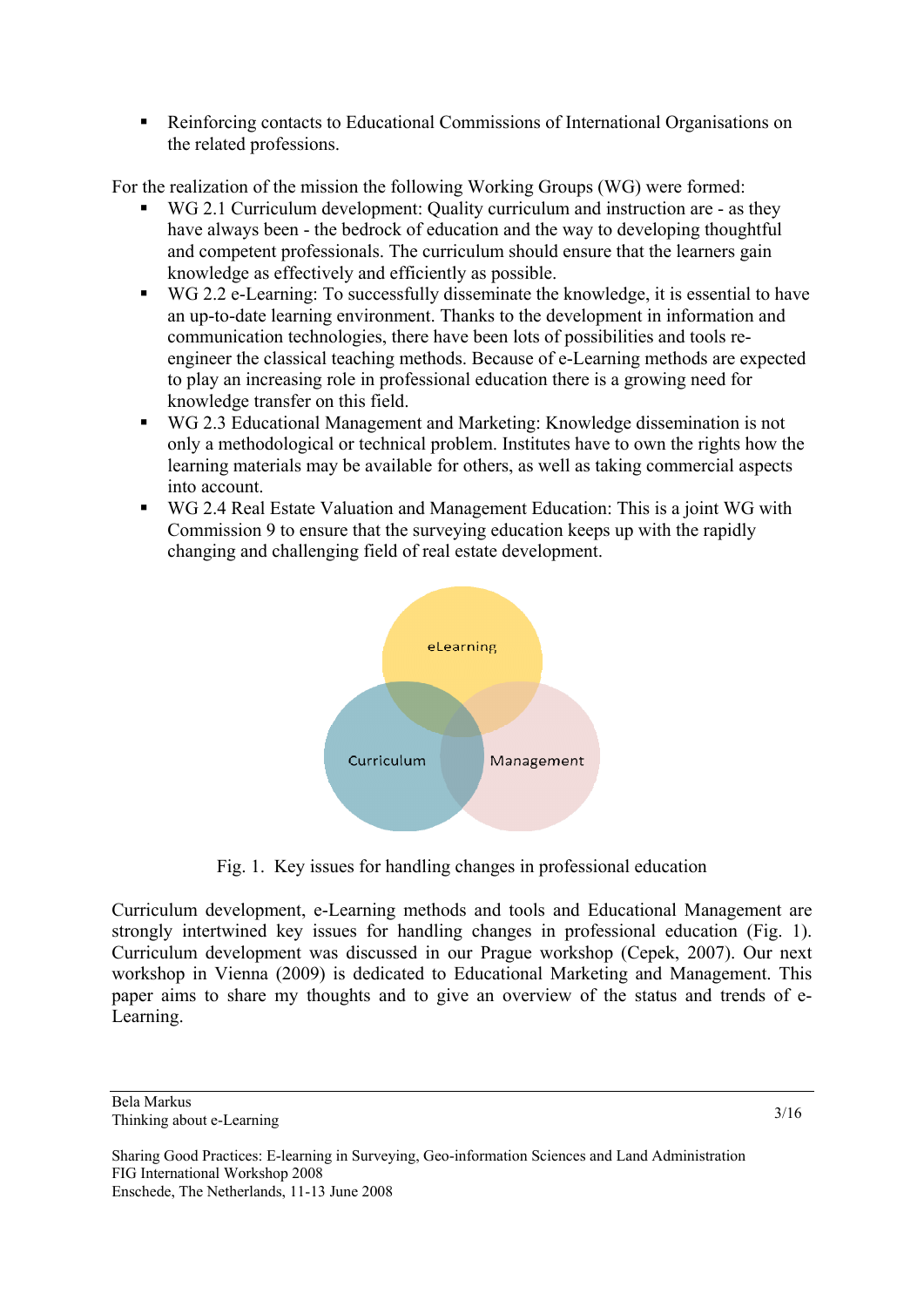# **2. E-LEARNING FEATURES**

One of the key issues in pedagogy is individualization: adaptation the teaching to the needs of individual learners. In most cases, however, IT supported education has so far focussed mainly on transferring existing courses onto the web, just making traditional teaching even more widely available. The new web technologies

- have potential regarding the creation of more intelligent e-Learning applications, providing individualization without a prohibitive increase in man-power,
- make models of each student, i.e., a profile showing her/his background, learning needs, preferences in terms of teaching methods, and constraints.

What is e-Learning? By the simplest definition: e-Learning is a learning process created by interaction with digitally delivered content, network-based services and tutoring support. This definition focuses on the revolutionary impact of network-enabled technology. Adding more details on methodology: e-Learning is any technologically mediated learning using computers whether from a distance or in face to face classroom setting (computer assisted learning), it is a shift from traditional education or training to ICT-based personalized, flexible, individual, self-organized, collaborative learning based on a community of learners, teachers, facilitators, experts etc. Blended learning is an integrated approach that applies a mix of e-Learning and traditional education. Broadening our view: cultural and social impacts are key defining characteristics. e-Learning is a foundation of the globally networked and interdependent economy, which is advanced by ICT.



Fig. 2. e-Learning definitions (Source: Cognitive Design Solutions)

e-Learning infrastructure incorporates at least five functions (Rossett, 2002):

- **EXECUTE:** Learning, which generate knowledge in our brain, we remember lessons learned, and use if needed.
- Information support and coaching: while learning is directed at enhancing individual capacity, this function focuses on building external resources.
- Knowledge management, which aims to collect documents, practices, and solutions in an organized way, and facilitates wide distribution.
- Interaction and collaboration: ICT can be used to engage, blend, and stimulate learners.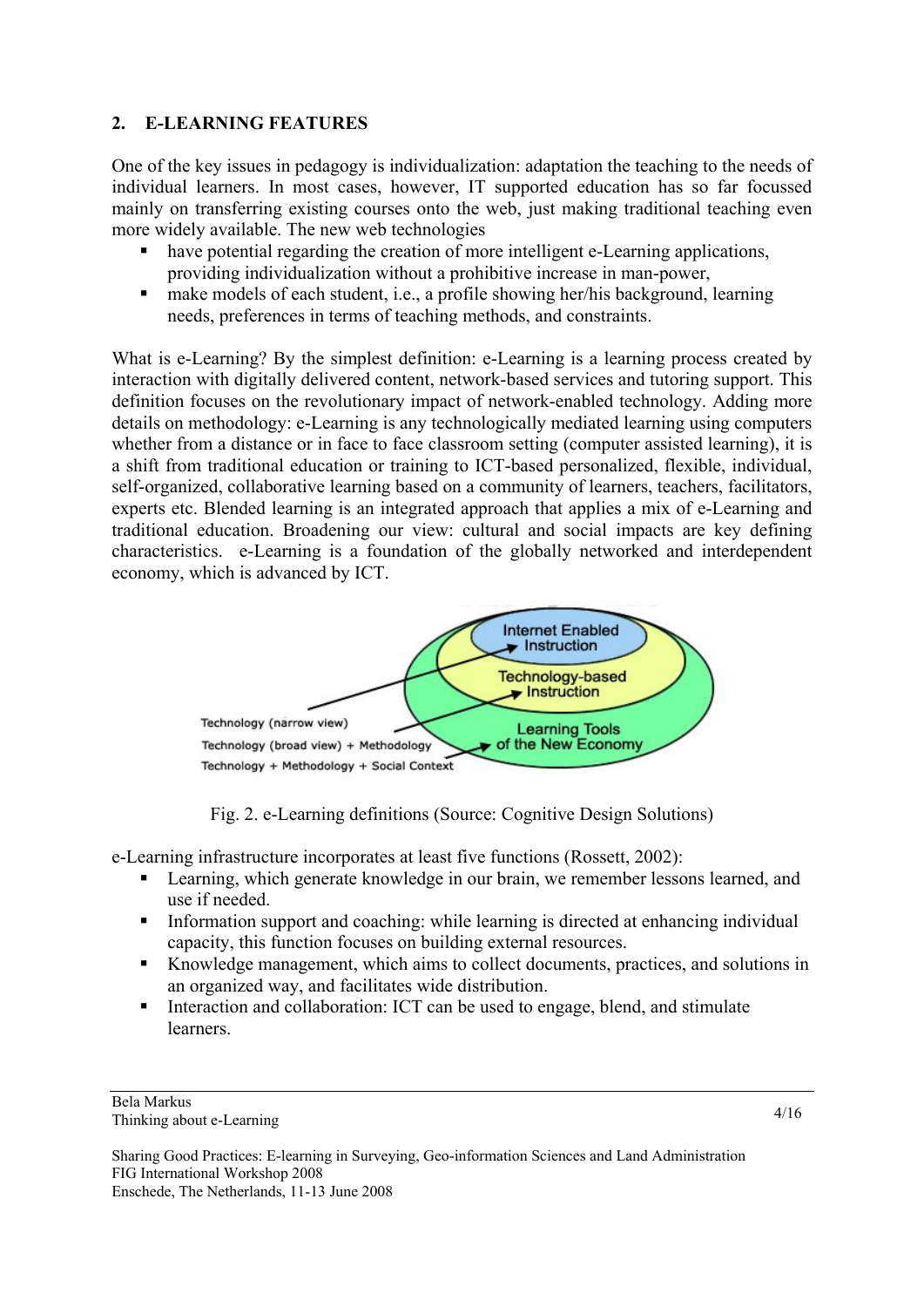Guidance and tracking: new technology enables more and better guidance, assessment, tracking, and information. Learning management systems can guide individuals towards critical skills and assets to meet their needs.

Some of the most important features of e-Learning are listed below:

- **EXECUTE:** Learning services designed using learner-centred approaches, accommodate a variety of delivery methods and multiple learning styles.
- e-Learning cuts the costs, shorten product development cycles, less expensive to produce and maintain, reduces costs for the e-Learning service providers. Learning standards create interoperable objects that cut costs and development time. By developing jointly learning materials the expenses are relatively smaller. e-Learning programs can reduce the participation fees without negatively affecting the compensation for high quality presenters. Overall costs for learners, travel time and other associated costs are also reduced.
- **Example 1** Learning is self-paced, gives learners a chance to speed up or slow down as needed. Learning is self-directed, allowing to understand the content in an effective way.
- On-demand access, learning can happen when needed. Learning materials and most of the support are available 24/7. Learning does not require physical presence, however, fosters better learner/instructor contact.
- **Promotes greater student interaction and advances collaboration. e-Learning uses** interactive technology to develop fun, engaging, effective simulations. Collaborative learning in the online environment is often far easier and more comfortable than in the classroom. Companies can share working experiences, staff members can quickly learn the inner technologies and techniques. e-Learning systems allow team members at collaborating companies to understand shared objectives.
- Drive business transformation or change. New processes can be implemented faster with an educated staff. Employers can train staff members to handle sophisticated tasks without risking production quality.
- **Example, Equation and training on new technologies and methods increase** employee efficiency and collaboration, improve computer and Internet skills, knowledge sharing keeps skills current.
- Geographical barriers of learning are eliminated. e-Learning opens global opportunities. The technologies allow the ability to use tools and resources that are impossible in a traditional educational system.

In summary we need e-Learning infrastructure that:

- easy and fast to develop, on low costs,
- allow high interactivity with quick response time,
- $\blacksquare$  require short timeslots from learners without leaving their workplace,
- **n** increasing effectiveness.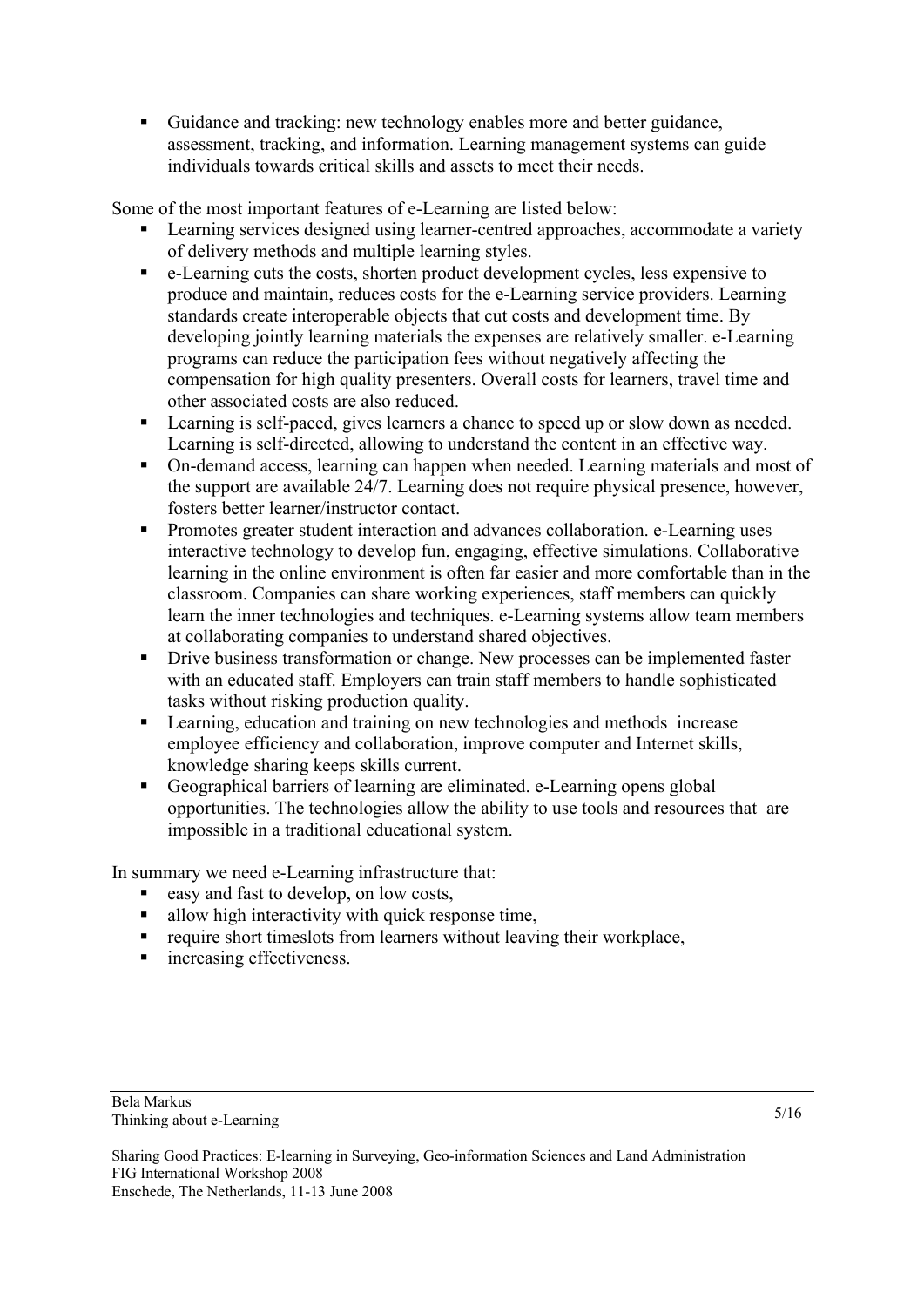## **3. INFRASTRUCTURE**

In e-Learning technology innovations have expanded from the stand-alone computer-based content to cover a range of management, delivery, and collaboration technologies. During the 1990s, networking advances, together with the rise of the Web and its supporting technologies, and the emergence of learning-management systems (see Fig. 3). Synchronous collaboration tools, which allow to share a "virtual classroom" over Internet-protocol networks. Online-learning authoring tools, collaboration tools, and systems for assessing and testing learner skills are helping in value addition. Most recently learning objects platforms are the new wave of innovation, offering the benefits of granularized learning that users can repurpose for different audiences and personalize for individual learners (Barron, 2002).



Fig. 3. Technology evolution in e-Learning (Source: SRI Consulting Business Intelligence)

Research into effective e-Learning indicates online communities must be build knowledge together as they work on interesting and realistic projects and problems. Unfortunately nowadays many e-Learning companies "deliver course materials" rather than create knowledge-building communities, and stress memorization of facts, rather than having the learners actually use their new knowledge and skills as part of collaborative projects with other online learners. Most of the e-Learning products and services overlooked one fundamental factor: how people learn. The past decade has seen an explosion of research into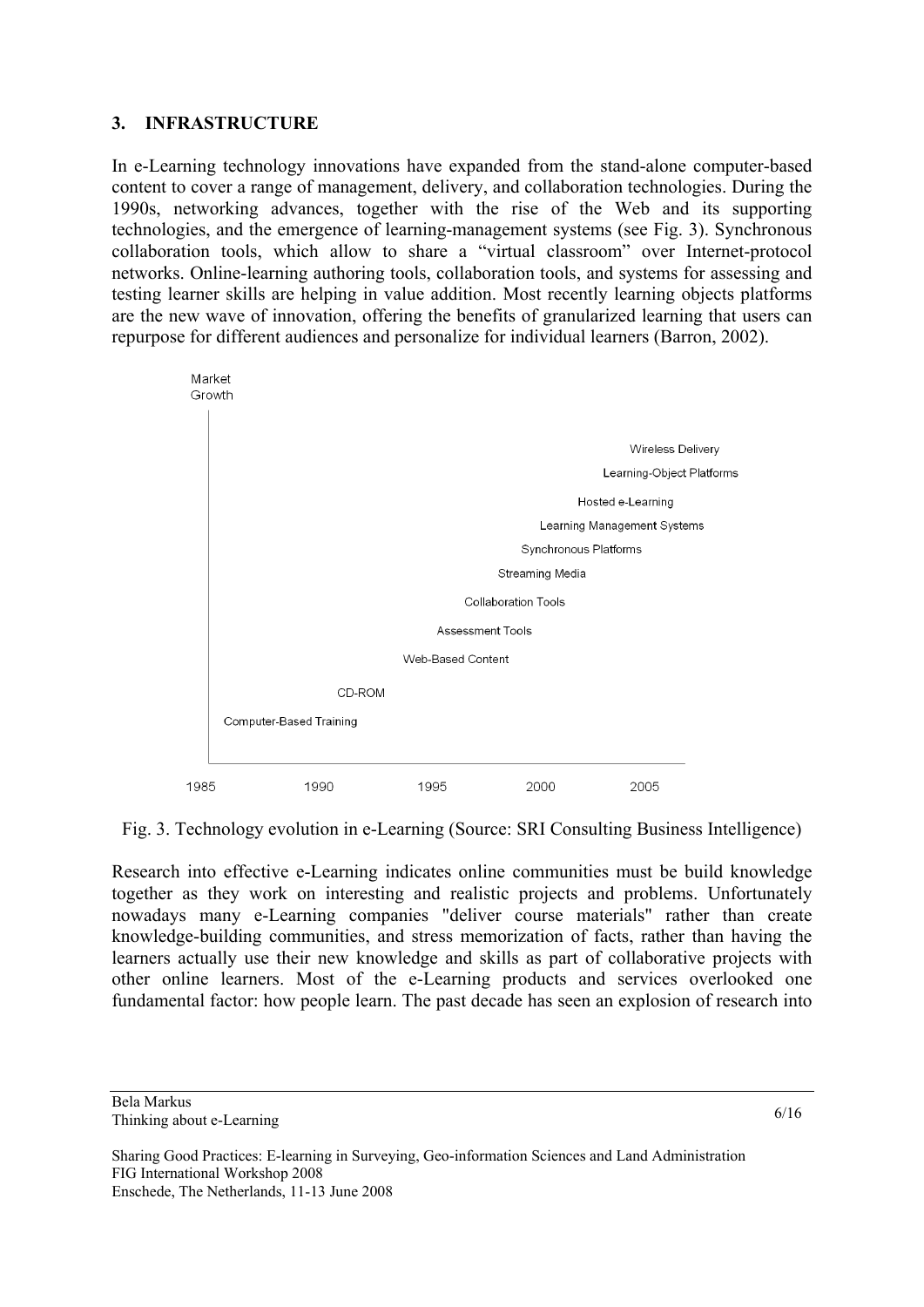how the people's mind works and how they learn (Markkula, 2006). The experience has shown that learning requires:

- An active role for learners, contributing content and knowledge, making connections, and building relationships for informal learning enabled by technology.
- Shift from read to write: more and more learners are contributing content and knowledge.
- Combination of pull and push: content, knowledge and connections are increasingly relevant and personal, driven by a company's and an individual's personal and/or professional needs.
- Open, unstructured content in various formats and different media (increasingly in audio and video format) and found through search.
- Involvement with realistic tasks; Interactions with peers or facilitators; Opportunities for feedback and self-evaluation.

Human interaction is a critical component for learning. Face-to-face contact is still not comparable with virtual meeting. There are situations in which classroom training cannot be replaced. Certain content because of its nature, importance is not suitable for pure e-Learning. Blended learning is an integrated approach that applies a mix of e-Learning and traditional education or training delivery options to teach, support, and sustain the skills needed for learner's competencies. With blended learning, the tried-and-true traditional learning methods are combined with new technology to create a synergetic, dynamic learning structure that can boost learning to better results.

The educational institutions are under intense pressure to get the best course to their learners, in the right format, at the right time, for the right price and, very importantly, in the required quality. To do this, they have to spend considerable time and resources on planning their supply strategy to respond to the demand of the industry or society. This goal can only be reached if the organisations introduce a usable and innovative tool, which serves the above mentioned requirements. This tool must enable networked educational partners to work together across different and possibly flexible platforms. Moreover it must support the sharing of management and technological information (Katz, 2002).

Learning platforms are software-controlled learning infrastructures that attempt to replicate what teachers do in the face-to-face classroom. These platforms are normally located on a computer on the Internet (or an Intranet) and are typically accessed by means of a Web browser. Within the last decade numerous e-Learning platforms (e.g. Blackboard, Hyperwave, Ilias, Metacoon, Moodle) were developed with different concepts and supporting different operating systems. Most of them offer a wide range of functionality for the publication of documents, for promoting the interaction between lecturers and students, and for administration purposes. The systems have features, like electronic assignment submissions, virtual areas for group work, self-assessment quizzes and online testing, tracking specific student activity, poll, glossary, survey, discussion forums, and links to external web-sites (Mansberger et al, 2006).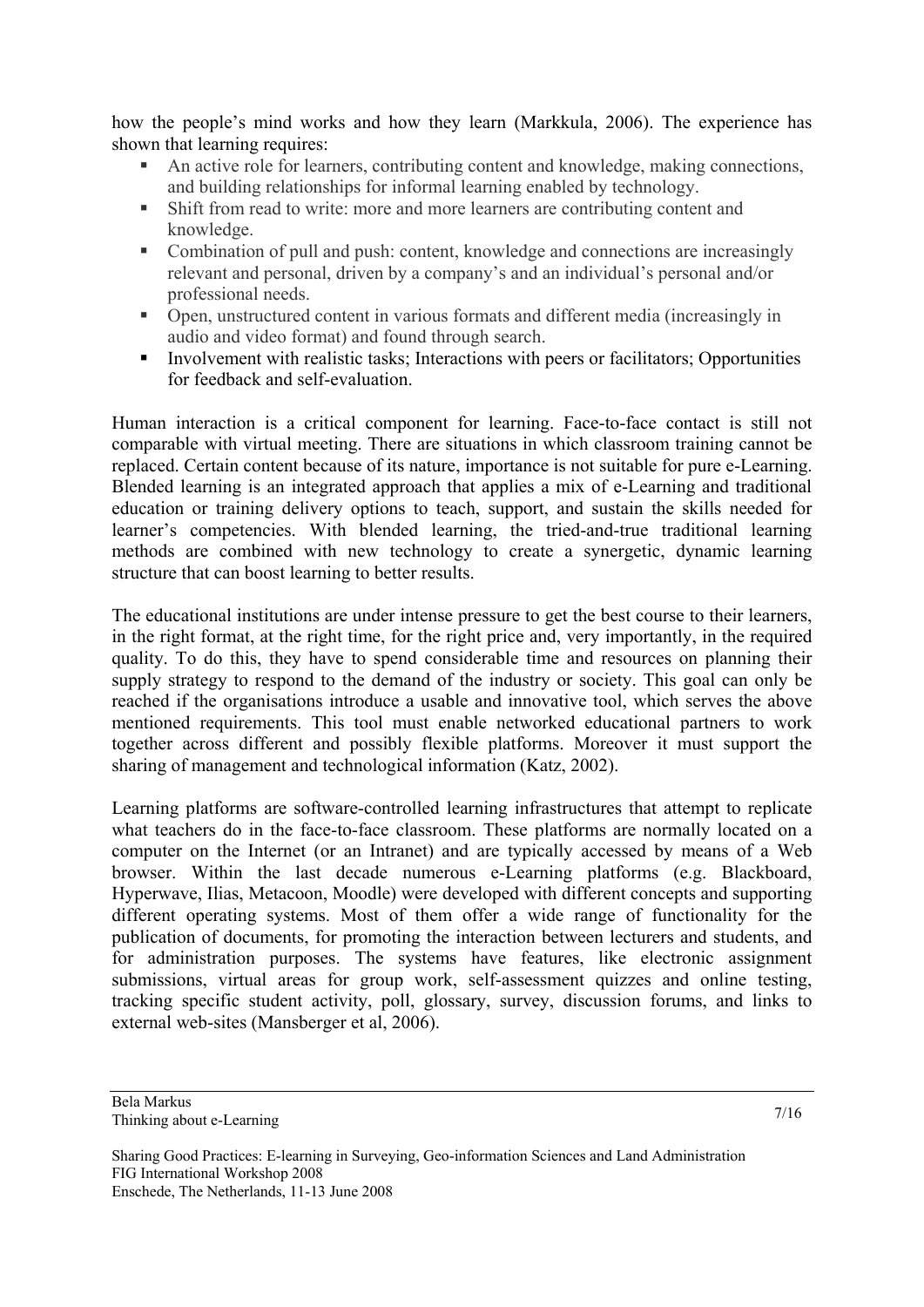Developers still focus on one of the segments of the Learning environment. The platforms allow academic staff and learners to go through the processes that what we'd expect to encounter at the traditional campus (e.g: student enrolment, induction and support, ticking the class attendance roll, chalk and talk combined with class discussion, practice of skills, assessment etc.). A rigid replication of the traditional campus delivery model is an intermediate solution. Learners need to be equipped with more contemporary skills such as logic, initiative, self-directedness and online research skills. This requires a complete re-think as to how online platforms are designed. Interoperatibility should also be handled as on the most important issues in system design.

In order to provide a generic framework for e-Learning a concept of a three-tiered system of content authors, educational gateways ("brokers") and points-of-learning was developed in the NODE (Networked Organisation of Distance Education) MINERVA project (Brunner-Maresch, 2002). Our model is an integrated and flexible system, which allows for the changing faces of the nodes. Depending on the need, a node can be a gateway from one point of view and point of learning from an other. The conceptual design of an educational gateway and its subsystems (marketing, management, knowledge resource building, course production, administration, portal) were developed at the Faculty of Geoinformatics, University of West Hungary. The functions of the gateway are illustrated in Fig. 4. and listed below:

- Marketing functions are as follows: supporting needs analysis, research of the dynamic educational market, promotion of e-Learning, enquiries from prospective learners, PR, demand maintenance.
- The management subsystem should help conceptualisation (serving information for the mission, strategy and objectives). It also deals with HRM (motivational aspects for the author, workload issues (when, and how intensively can the author work), guarantee for continuity (no hire and fire); knowledge management; building relationship, networking and quality management (definition of quality levels, selection of appropriate contents, handling of accreditation issues, communications assuring quality). Finally, the information infrastructure (gateway hardware, software, consideration of organisational setting of content developers, authors, knowledge-base backup etc.) must be managed.
- Building knowledge resources (content development) supports original developments, knowledge mining (searching from metadata-bases, searching from public data), uploading learning units and their metadata, copyright), maintenance and archive of the knowledge base.
- Course production starts with learning path definition. This subsystem ensures accreditation, recognition and certification, dealing with terms and conditions, course calendar, course maintenance, and it has an FAQ section.
- Administration arranges academic administration (enrolment, accounting, certificates, placements and alumni), course administration (content data, course backup,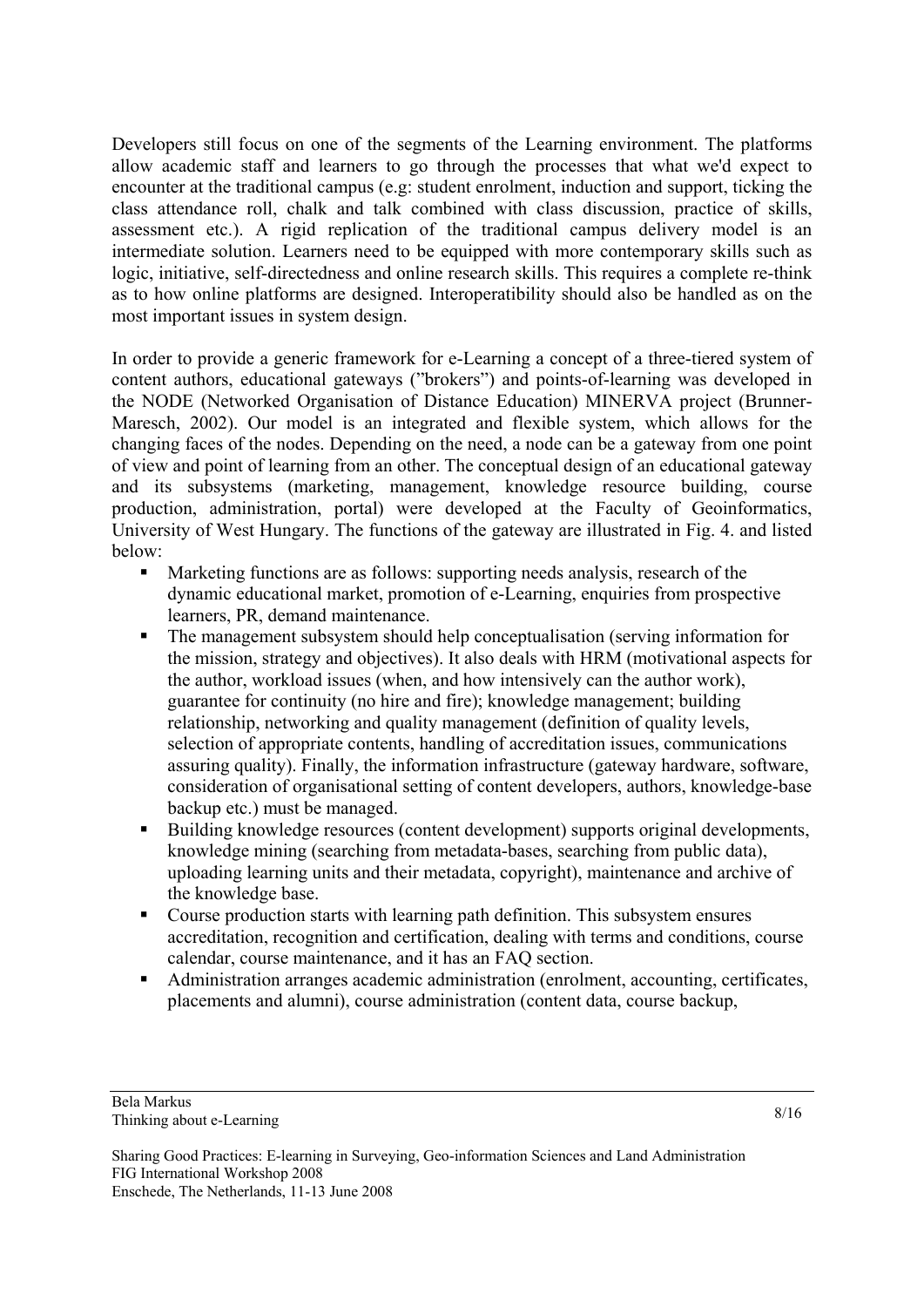student's, tutor's, author's data) and financial administration (contracts, ensuring IPR for authors).

 "Portal" is a term for a World Wide Web site that is, or proposes to be, a major starting site for users when they get connected to the Web or that users tend to visit as an anchor site. "Portal" is often used as a synonym of gateway. In our interpretation, the portal is a subsystem of the educational gateway with the following data and services: introduction, contacts, overview, press, news, events, course offering (next course, learning advises, opportunities, achievements), "my workplace" settings, using the workplace (selecting the right PC, selecting an Internet Service Provider (ISP), solving technical problems, learning how to learn online, access to modules, assignment upload: auto path, name, marking, feedback, progress info, grades). Other typical support services of the portal are: help desk, FAQ, tutoring, mentoring, download (free software, public data, and publications), virtual library (papers, presentations, and links), communication with tutors, instructors, collaboration with other students. The portal also serves for examinations, evaluating courses, building a virtual club, collaborative learning and for job offering.



Fig. 4. Gateway functions

The growth of the Internet, followed by the use of intranets, groupware and learning environments, has highlighted the problem of standardisation. People want to find content easily wherever it might be on the Internet, and incorporate it into their courses; learners want to move between institutions taking their learning records with them; and educationalists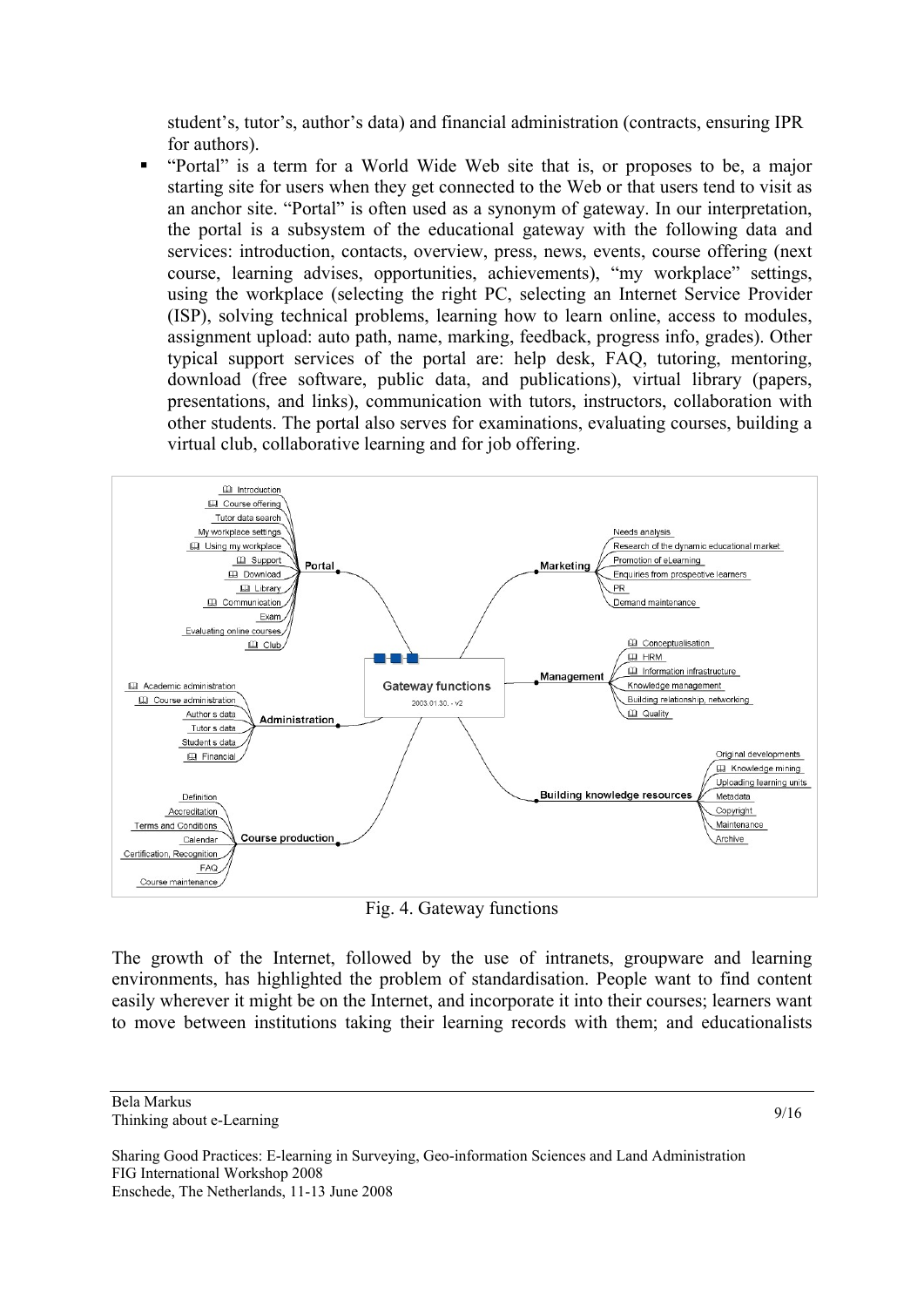using e-Learning systems want to have good information support from administrative systems. In fact, achieving these is key to the realisation of a global education marketplace (Cetis, 2004). Currently, a fundamental issue is the emergence of two technological developments: standards and open source software. These two together will facilitate creativity; and foster the accumulation of innovation and activity within an administration and learning environment.

## **4. TRENDS**

The trends in e-Learning can be characterised by the following critical issues:

- shift from traditional education or training to flexible, individual, self-organized learning,
- **n** move to process-oriented learning instead of product oriented learning,
- collaborative learning based on a community of learners, experts, facilitators, etc.

In education the adoption of different forms of e-Learning has led to radical shift in the power politics of education not only in terms of providers but also particularly at the level of the teacher-student relation. The old hierarchical structure is breaking down as globally we see shifts along a spectrum from didactic education to communities of learning (Petch, 2006).

From focusing on the local learning environment and its available educational tools, the universities are now facing a new situation, where the students just under their fingertips have access to the global pool of knowledge. Consequently, not only the role of the teacher is changing, but also the whole university organization and the principles of learning in relation to both methodology and pedagogy. The role of the universities will have to be reengineered based on this new paradigm of knowledge sharing (Enemark, 2006).

The ability of students to connect with experts around the world, as well as their group members, also opens new opportunities for learning and professional development. Students and tutors find these opportunities motivating. Distributed instruction, the explosive expansion of networks is a general trend. Whatever the revolutionary changes in technology, the learning is the vital element. The teaching is not enough, it is the active (or proactive) learning, which is essential (Markus, 2005).

Educators will be confronted with their changing role in e-Learning environments. While technology-based learning will unlikely able to completely replace the university education, it offers more opportunities for corporate training and continuing studies. However, the role of educators will change: they will become more and more facilitators, providing dynamic update of knowledge databases, transparent and clear syllabi, reading recommendations, etc., and offering guidance and motivation strategies for students who should get used to selforganized study approaches (Seufert, 2001).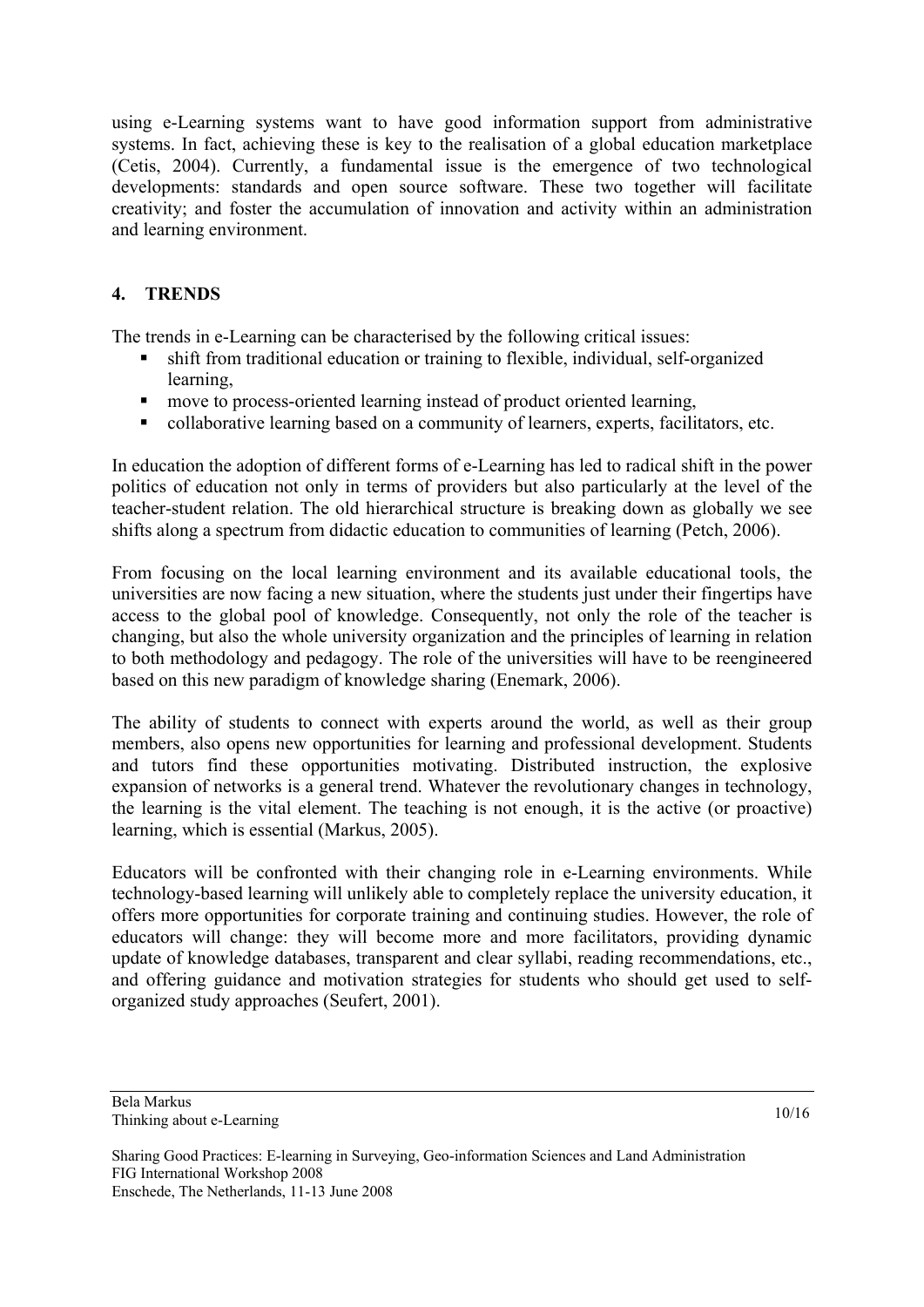Because of the cost of using e-Learning tools decreasing, more universities, governments, companies have added online courses and other forms of distance learning to their organizations (WorldWideLearn, 2008). Based on literature review we can identify the following fundamental trends that will influence the growth of e-Learning over the next decade.

- Changing skills require new initiatives. Daily tasks evolving faster than universities can produce qualified experts, many employers apply constant, on-the-job training to remain competitive. E-learning programs help staff members to obtain new skills and critical improvements quickly and efficiently.
- **Market offers quick start options. Institutions can lease or purchase turnkey e-**Learning systems on low budgets, or can implement free open source e-Learning. As e-Learning processes become more standardized, clients benefit from shared research and development expenses.
- Companies integrate e-Learning into mainstream. More and more organizations exploit intranets to increase communication and productivity. They can easily integrate learning modules into staff communications, and can add similar tools to web-based systems. At the same time the modular nature of e-Learning content allows employees to learn at their desks gradually, in their own pace.
- $\bullet$  e-Learning classrooms open the world. We are only starting to see the effects that quality education is having on business and industry in developing countries. Likewise, small businesses can access the same level of information and insight that was earlier only available to large companies.
- Mobile technology helps e-Learning initiatives. Wireless technology allows educators to reach learners in their working environment. With radio, satellite, and Wi-Fi signals beaming two-way information from distant people can participate in an almost endless array of learning opportunities.
- Governments support e-Learning. Governments around the world have discovered that e-Learning programs can dramatically improve the quality of life for citizens while reducing the financial burden on taxpayers. Governments in developing countries have invested heavily in e-Learning programs.

# **5. BUSINESS MODELS**

As "e-Commerce" has challenged in the last decade basic principles about the nature of business, the impact of "e-Learning" may raise questions to established assumptions about the provision of teaching and training. The e-Commerce literature is not consistent in the usage of the term "business model". We recommend the following definition by Timmers (2000):

- an architecture for the product, service and information flows, including a description of the various business actors and their roles,
- a description of the potential benefits for the various business actors, and
- a description of the sources of revenues.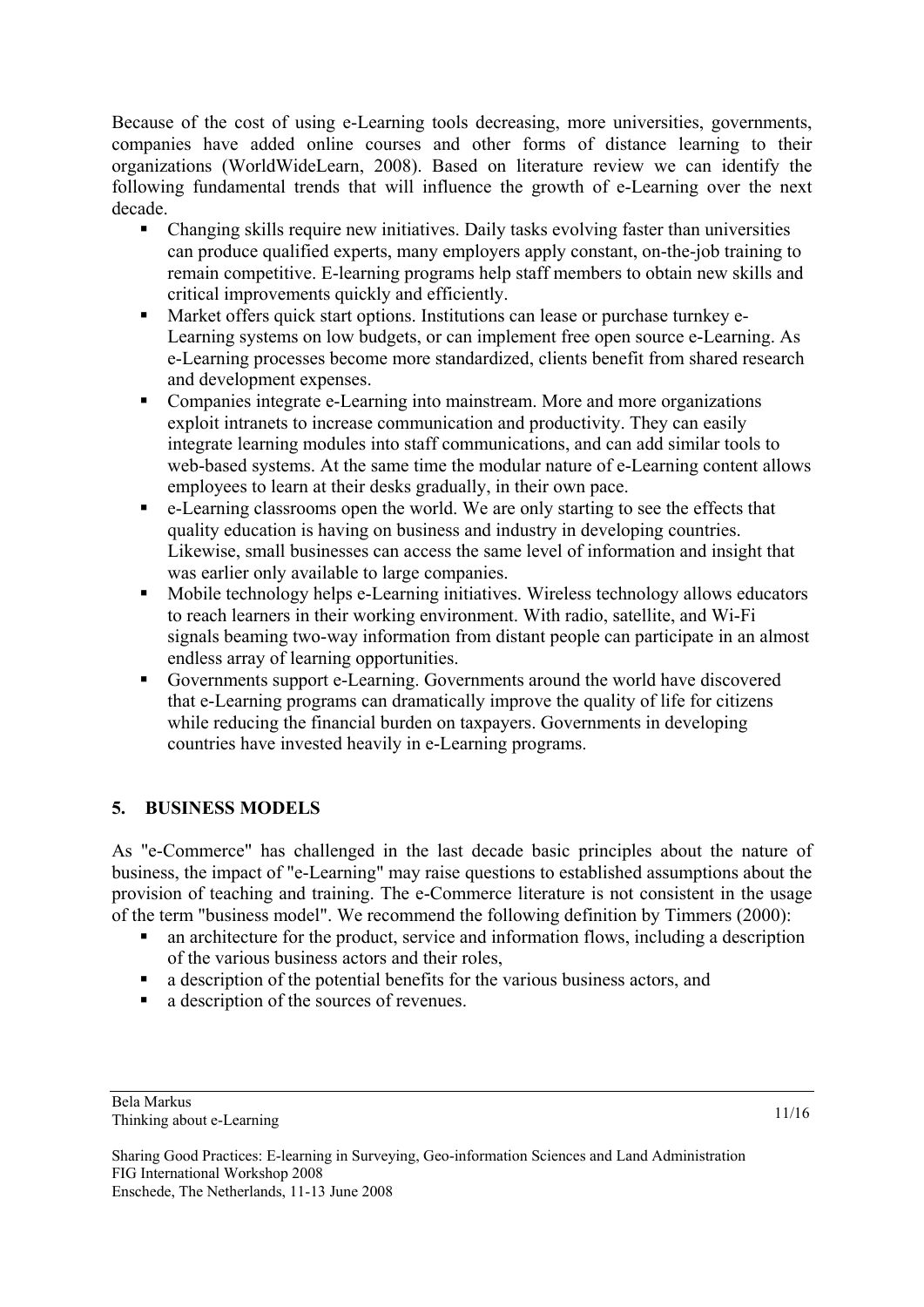The five C's of successful e-Learning implementation are culture, content, capability, cost, and clients (Anderson, 2002). These are the main success factors:

- Culture: In the e-Learning model students or employees can assess skill gaps and access knowledge as they need it. Learning can occur at their home, office, or any other Internet- or intranet-accessible location. But transitioning from face-to-face training to e-Learning is a major cultural shift that will not carry on without the full support of senior leadership.
- Determining whether content is suitable for e-Learning requires close inspection of the learning objectives. No amount of streaming video, audio files, or colourful pictures will compensate for poorly designed programs that fail to promote fundamental educational objectives.
- Capability involves the wide spectrum of computer hardware, infrastructure, IT support, and instructional design. Internal capability should support multimedia technology to fully optimise e-Learning programs. Other capabilities that need development are instructional design support and follow-up strategies.
- Cost: A key step in determining the cost of an e-Learning initiative is to find out if tracking and reporting capabilities are already available or need to be developed or purchased. The creation of quality e-Learning material creates a cost dilemma, since it has both high variable and high fixed costs. The reduction of the fixed costs can be achieved by reuse, rapid production, ease of updating and cost-effective pedagogy (Weller, 2004).
- Clients: Successful e-Learning initiatives require strong marketing that begins long before the actual implementation date. All potential learners need to be aware of the rationale for and benefits of e-Learning opportunities, and they need to be encouraged to seek out and complete programs that address their key development needs.

Recently, the traditional players, such as universities, see themselves confronted with international competitors not only from their field, but also from the hard- and software industries, which establish corporate and virtual universities. The line between academic and corporate training is blurring: many universities investing on continuing education as well and cooperate additionally with e-Learning vendors (Seufert, 2001).

An appropriate business model is a critical issue in any course delivery. New business models assure to radically change the educational services and greatly improve the effectiveness of knowledge delivery. e-Commerce also changes how we teach and learn, it is more about redesign the strategy than technology.

The funded projects very often lack a long-term business model reflecting mutual interest of the project partners. As a good, exemplary business model, developed by University of Münster and its partners, within an EC-ALFA-project emphasises the following key features (Brox, Painho et al. 2004):

The consortium agrees on an exchange of e-Learning courses on a non-fee basis.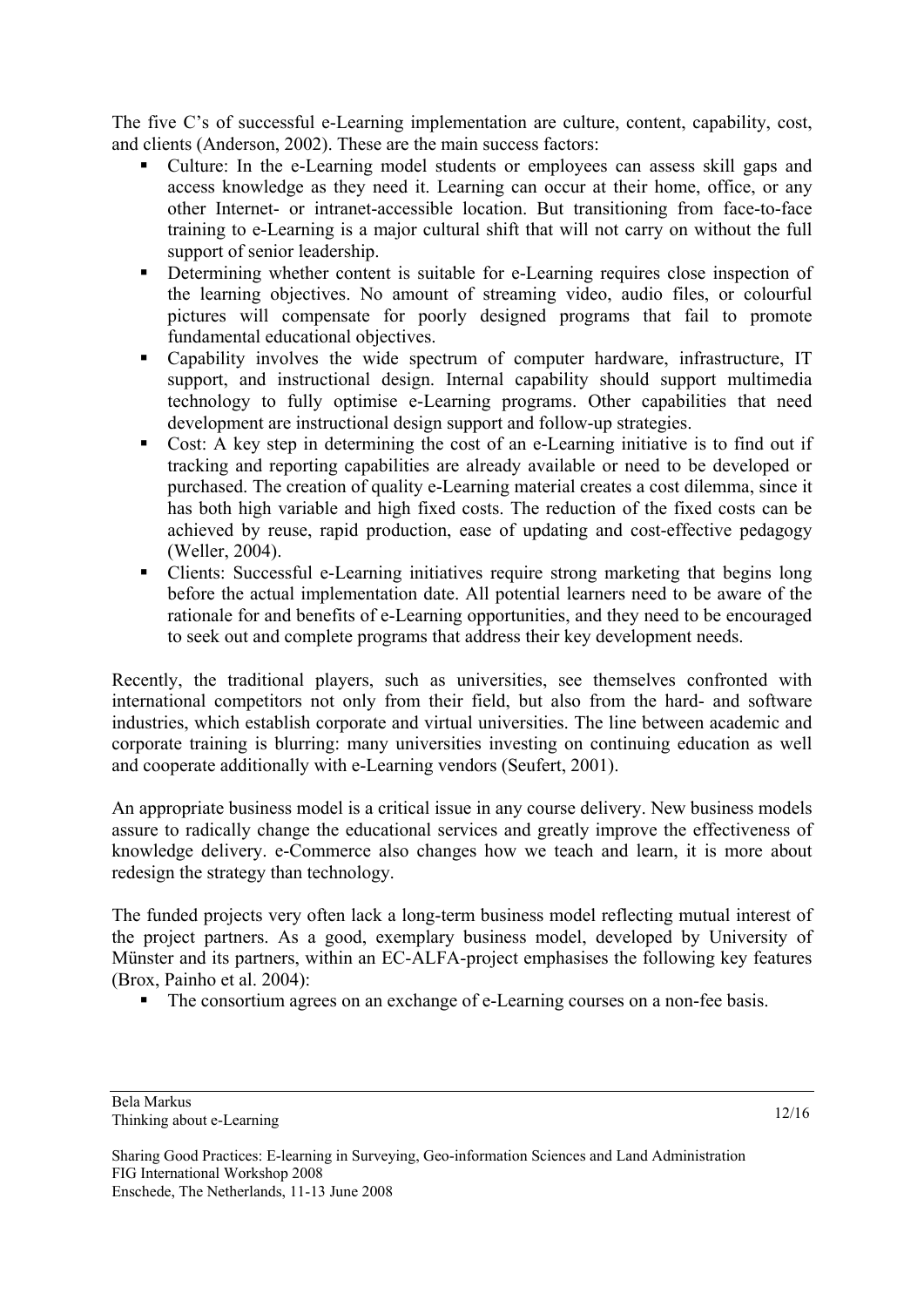- Each partner provides a single e-Learning course, in return getting access to free courses from the partnership.
- **Partners choose a course topic in which they have special expertise, which reduces** development time and increases quality.
- Each course is based on an existing course and available teaching materials.
- Partners deliver a complete course including tutoring.
- The consortium uses an existing e-Learning platform of one of the partners.

The business model above was successfully applied and provided feasible e-Learning courses with low costs and resources. The same basic approach will be examined in another, recently started e-Learning project (Brox et al, 2006). The business model of re-using and sharing resources could support to build sustainable courses within other networking partnerships.

#### **6. CONCLUSIONS**

To disseminate the knowledge, it is essential to have up-to-date learning materials. Thanks to the development in information technology, there have been many possibilities and tools replace and renew the traditional teaching methods. Thus the e-Learning methods are expected to play an increasing role in professional education. Today, the universities or companies - based on their own limited resources - are not able to respond the exponentially growing demands. There is a strong demand for international cooperation in educational developments, however, contrary to the field of Geoinformation Technologies in our profession there are only few examples of these international co-operations, there is a lack of collaborations in networked education.

The results of the investigations imply that educational systems will be transformed by the following features:

- The IT revolution holds great promise and presents great challenges. It will be difficult to control but impossible to resist. We must transform all traditional institutions of learning to prepare students for their future. In addition to the basic skills of a profession, every learner should be a master in communication, collaboration, and creative problem solving.
- Systems will be more "learner centred" in the sense that they will offer learners and teachers / trainers global access to online resources and assessment strategies, enable learners to interact with learning objects, teachers, tutors, mentors, administrative and service resources, and enable learners to tailor the learning experience to their needs.
- Original educational objects, expertise and knowledge can be incorporated to add value to learning resources acquired elsewhere. Course planners and teachers can acquire learning objects from large content databases, and aggregate and manage these according to the needs of particular groups of learners by selecting the appropriate mode of delivery.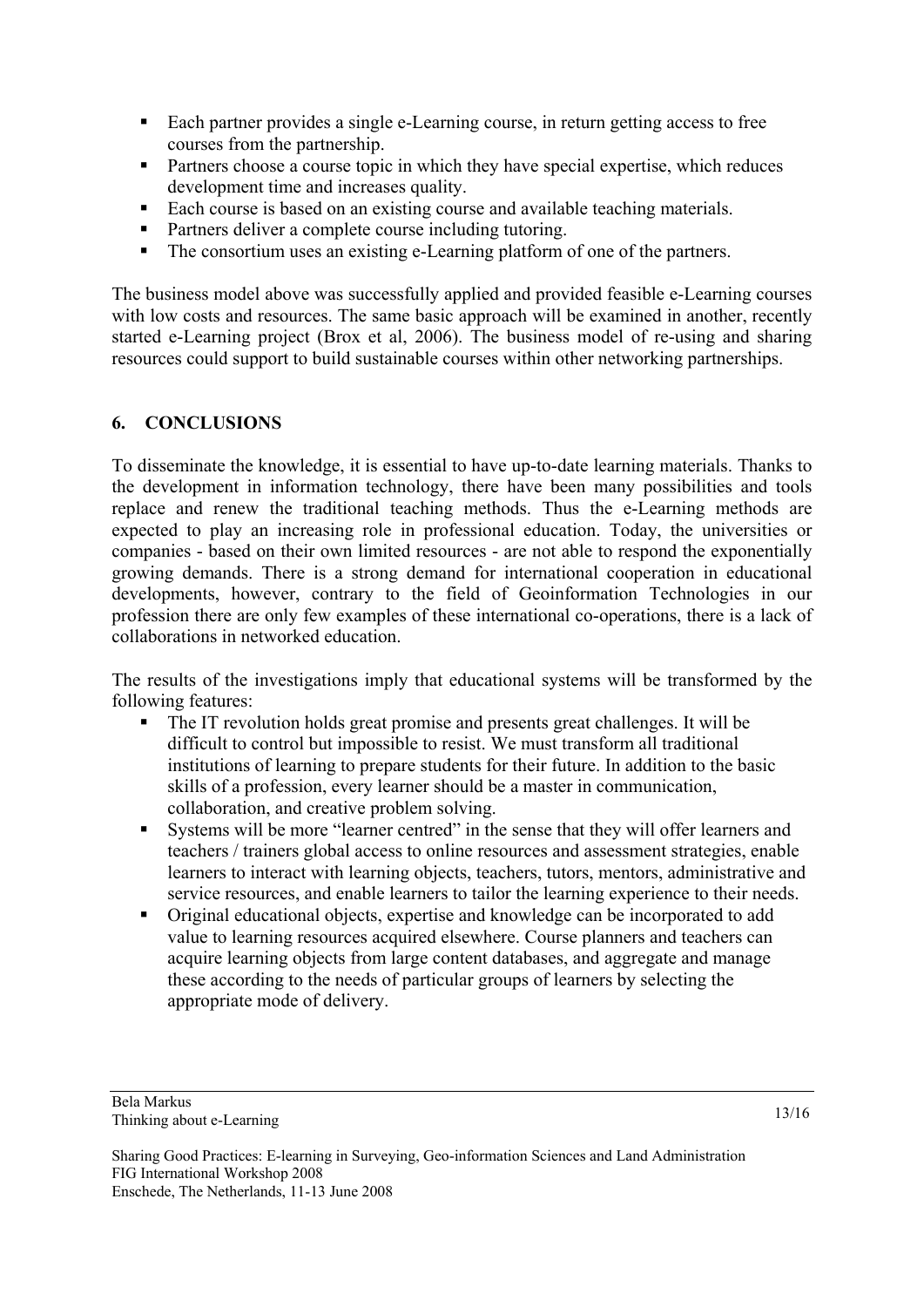- Learners will be able to fulfil their educational needs by choosing from a world-wide list of educational / training institutions.
- Collaborative learning will enable learners to establish their own learning groups focused on their common interests.
- New business models promise to radically change the educational services and greatly improve the effectiveness of knowledge delivery. The most important ones are customisation and community building. The web links students, professionals, alumni etc. and allows for new ways of communication and interaction. e-Business also changes how we teach and learn; it is more about redesigning the strategy than the technology.

International programmes often sponsor Spatial Data Infrastructure developments, but the communication about the essential role of surveyors within SDI is not satisfactory. Coordinated marketing of the surveying profession is needed at an international level targeting both our clients and to the public. As a consequence our education and training activities should target not only the surveying professionals, but also our potential users. They should cover a wide range from awareness building to advanced skills for scientific researches. These are the main reasons why we need joint activities to solve the above mentioned problems.

# **7. REFERENCES**

- Anderson, T., 2002: "Is E-Learning Right for Your Organization?" ASTD's Source for E-Learning. http:// www.learningcircuits.org/2002/jan2002/anderson.html
- Barron, T., 2002: Evolving Business Models in eLearning, Summary White Paper, SRI Consulting Business Intelligence, http://www.sric-bi.com/LoD/.
- Brox, C. Painho, M. Bação, F. W. Kuhn., 2004: International Exchange of e-Learning Courses". Proceedings of the 4th Seminar on GIS Education, Villach, Austria.
- Brox, C. Riedemann, C. Kuhn, W., 2006: Exchange of complete e-Learning courses First experiences with a business model, Proceedings of the 5th Seminar on GIS Education, Cracow, Poland.
- Brunner-Maresch (2002): NODE project documents, 2002.
- Cepek, A., 2007: Scientia est potentia, Proceedings of FIG Commission 2 Workshop, Prague.
- Cetis, 2004: Learning Technology Standards: An Overview,
	- http://www.cetis.ac.uk/static/standards.html
- Enemark, S., 2006: The e-Future Challenge, Proceedings of E-Governance, Knowledge Management and e-Learning, FIG Workshop, Budapest, Hungary, 11-21.
- FIG Commission 2 Workplan, 2006: http://www.fig.net/commission2/index.htm
- Katz, R.N. ed (2002): Web Portals and Higher Education, A publication of EDUCAUSE and NACUBO, Jossey-Bass, San Francisco, USA.

Sharing Good Practices: E-learning in Surveying, Geo-information Sciences and Land Administration FIG International Workshop 2008 Enschede, The Netherlands, 11-13 June 2008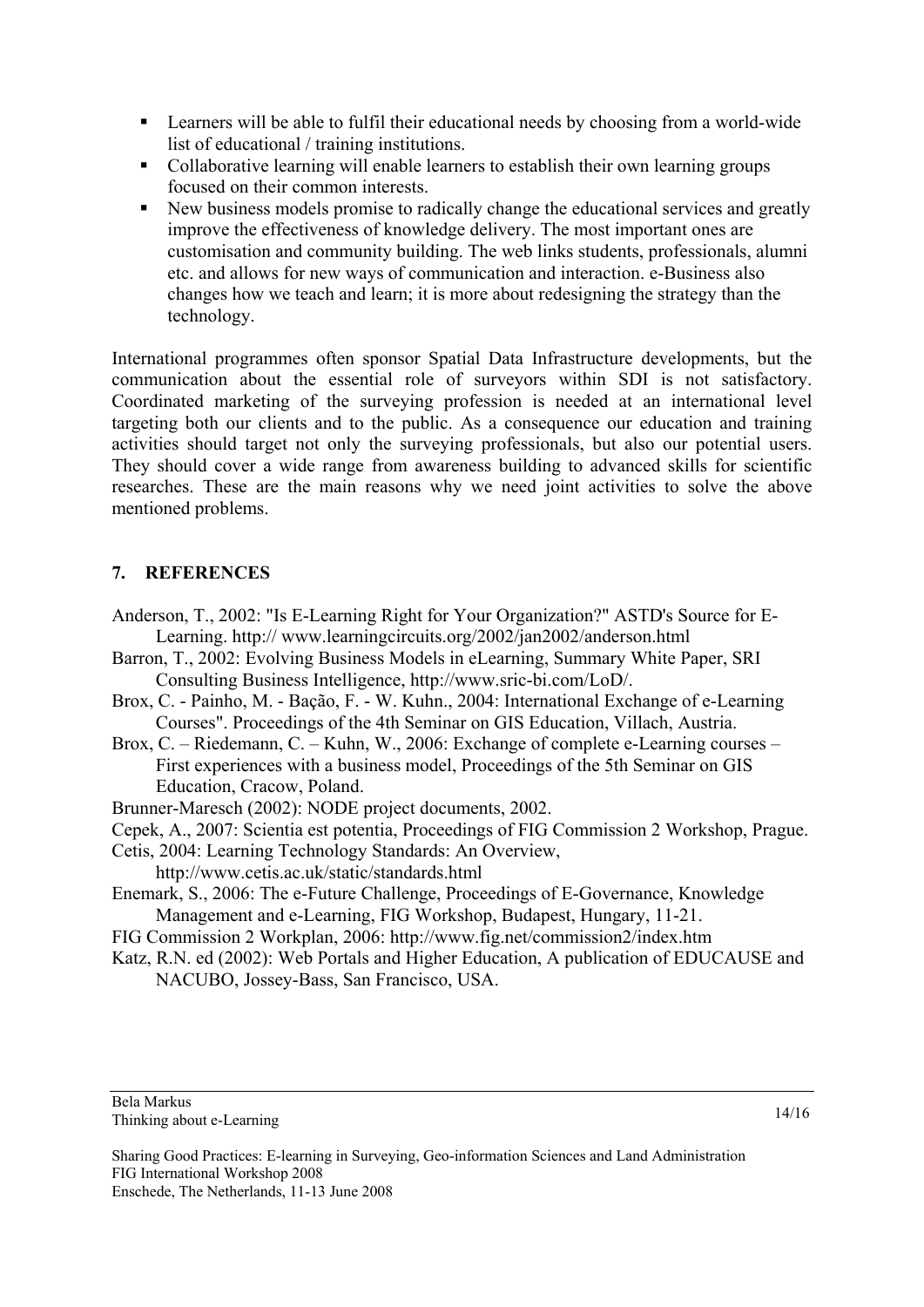- Mahoney, R. Plimmer, F. Hannah, J. Kavanagh. J., 2007: Where are we heading? The Crisis in Surveying Education and a Changing Profession. FIG Working Week, Hong Kong SAR, China.
- Markkula, M., 2006: Creating Favourable Conditions for Knowledge Society through Knowledge Management, e-Governance and e-Learning, Proceedings of FIG Workshop, Budapest, Hungary, 30-52.
- Markus B., 2002: Spatial Knowledge Management in Land Administration, FIG Congress, Washington DC, USA.
- Markus B., 2005: Learning pyramids, FIG Working Week, Cairo, Egypt.
- Mansberger, R. Bauer, T. Heine, E.: Flop or Top Experiences with E-Learning in Academic Education, Proceedings of E-Governance, Knowledge Management and e-Learning, FIG Workshop, Budapest, Hungary, 293-306.
- Muggenhuber, G., 2006: Knowledge Management as a useful tool for implementing projects, Proceedings of E-Governance, Knowledge Management and e-Learning, FIG Workshop, Budapest, Hungary, 215-222.
- Petch, J., 2006: All things 'e': understanding the real challenges in an accelerating world. Proceedings of E-Governance, Knowledge Management and e-Learning, FIG Workshop, Budapest, Hungary, 53-65.
- Rosett, A., 2002: The ASTD E-Learning Handbook, McGraw-Hill, New York San Francisco, USA.
- Seufert, S., 2001: E-Learning Business Models Strategies, Success Factors and Best Practice Examples, http://www.scil.ch/seufert/docs/elearning-busniess-models-book.pdf
- Timmers, P., 1998: Business Models for Electronic Markets. Electronic Markets, Vol. 8, No 2, 3-8.
- Weller, M., 2004: Learning objects and the e-learning cost dilemma, Open Learning, Vol. 19,  $No<sub>3</sub>$
- Willgalis, S., 2006: Economic Solutions to Changing Professional Training Requirements in Geodesy and Surveying, FIG Congress, Munich, Germany.

WorldWideLearn, 2008: New Dimensions in Education,

http://www.worldwidelearn.com/elearning-essentials/elearning-benefits.htm.

Sharing Good Practices: E-learning in Surveying, Geo-information Sciences and Land Administration FIG International Workshop 2008 Enschede, The Netherlands, 11-13 June 2008